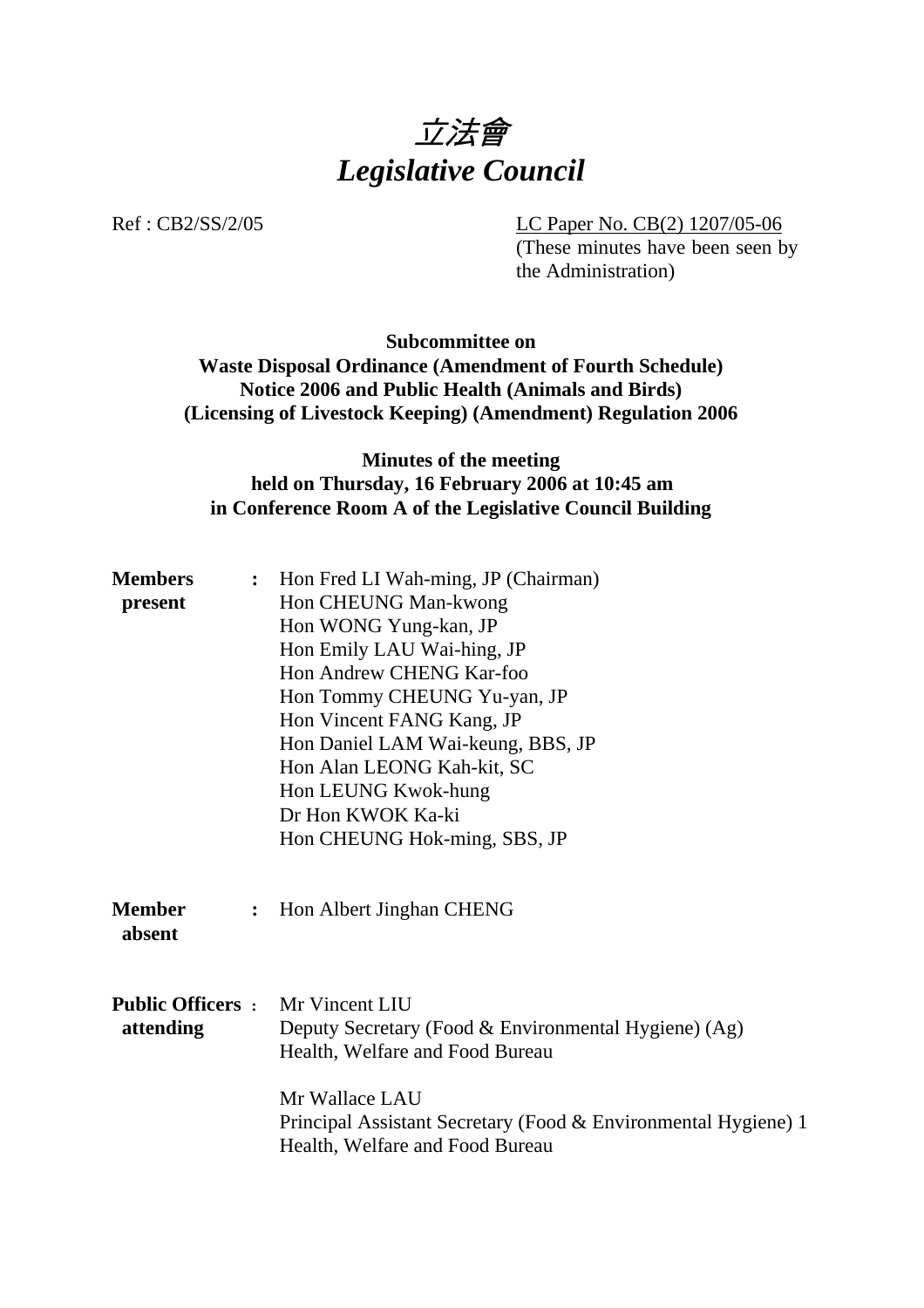|                               |                | Dr Thomas SIT Hon-chung<br>Assistant Director (Inspection and Quarantine)(Ag)<br>Agriculture, Fisheries and Conservation Department |
|-------------------------------|----------------|-------------------------------------------------------------------------------------------------------------------------------------|
|                               |                | Mr Edmond HO<br>Principal Environmental Protection Officer<br>(Waste & Water Science)<br><b>Environmental Protection Department</b> |
|                               |                | Mrs WALLER CHAN Kit-mui, Emme<br>Senior Assistant Law Officer (Civil Law)<br>Department of Justice                                  |
|                               |                | Mr CHAN Kam-yin, Raymond<br>Senior Assistant Law Officer (Civil Law)<br>Department of Justice                                       |
|                               |                | Miss IP Wan-yok, Leonora<br><b>Senior Government Counsel</b><br>Department of Justice                                               |
| <b>Clerk</b> in<br>attendance | $\ddot{\cdot}$ | Mrs Constance LI<br>Chief Council Secretary (2)5                                                                                    |
| <b>Staff</b> in<br>attendance | $\ddot{\cdot}$ | Mr Stephen LAM<br><b>Assistant Legal Adviser 4</b>                                                                                  |
|                               |                | Miss Betty MA<br>Senior Council Secretary (2)1                                                                                      |
|                               |                |                                                                                                                                     |

# **I. Election of Chairman**

1. Mr Fred LI was elected Chairman of the Subcommittee.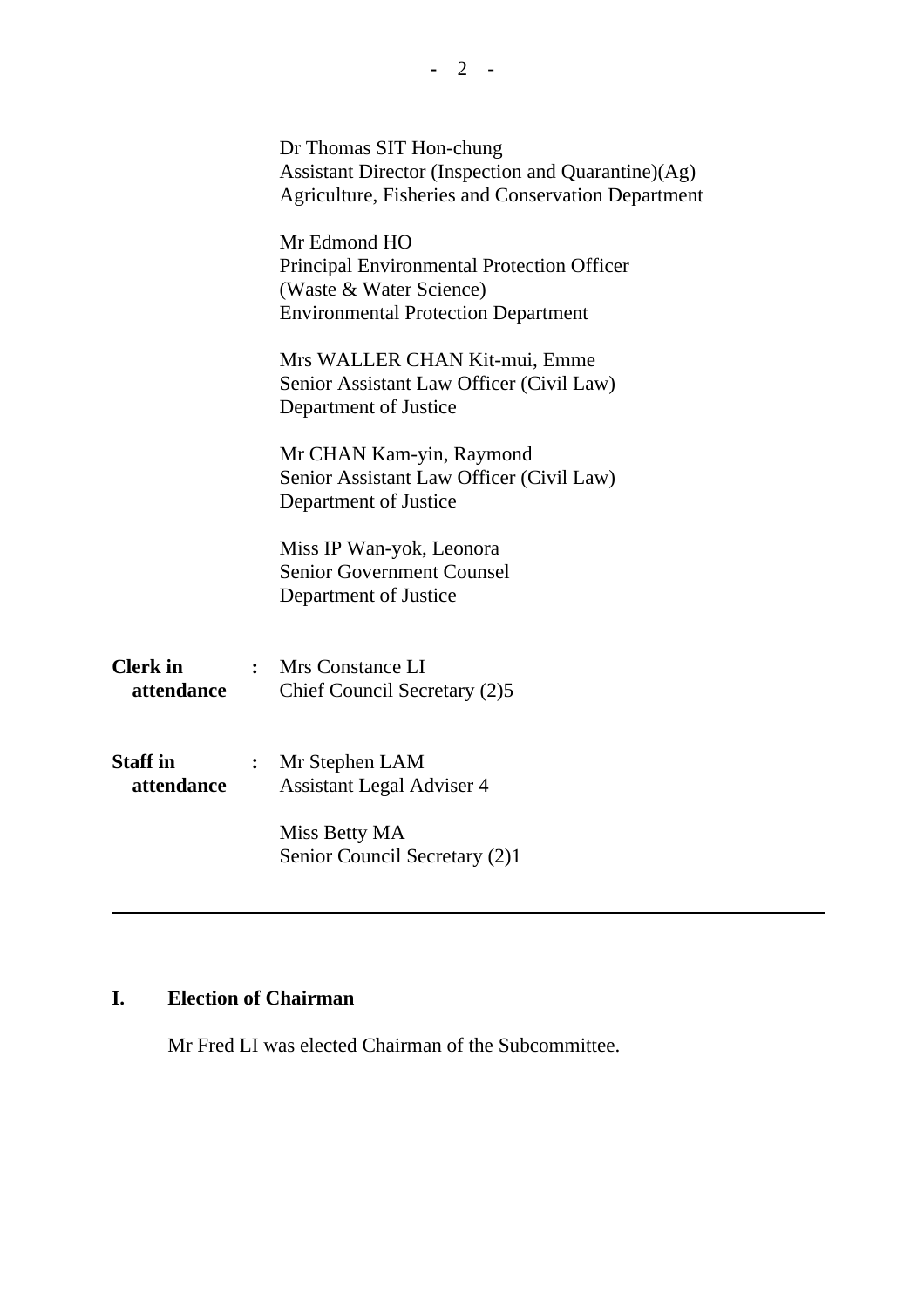**II. Meeting with the Administration**  [LC Paper Nos. CB(2) 1120/05-06(01)-(04)] [LC Paper No. LS 30/05-06] [LC Paper No. CB(2) 1169/05-06(01)]

2. The Subcommittee deliberated (index of proceedings attached at **Annex**).

3. The Subcommittee noted two submissions from members of the public, and the Administration's information paper tabled at the meeting explaining why the legislative amendments to prohibit backyard poultry farming were considered to be consistent with the property right guaranteed under Article 105 of the Basic Law. The Administration briefed the Subcommittee on the policy objectives for introducing the two items of subsidiary legislation and its paper entitled "Article 105 of Basic Law and backyard poultry farming".

(*Post-meeting note* : The Administration's paper was issued to members vide LC Paper No. CB(2) 1169/05-06(01) on 17 February 2006.)

4. Mr Andrew CHENG expressed support for the policy of banning backyard poultry keeping activities in Hong Kong in order to reduce the risk of a local avian influenza outbreak. However, he expressed reservations about the arrangements for implementing the legislation.

5. Mr Daniel LAM said that while Heung Yee Kuk supported the policy intention of making the subsidiary legislation, the Administration should consider providing compensation to those poultry owners who were affected by the new legislation, as they regarded backyard poultry as their property.

6. Mr Tommy CHEUNG said that Members belonging to the Liberal Party supported the legislative proposal, but they did not object to providing compensation to the owners of backyard poultry.

7. Mr CHEUNG Hok-ming declared that he was a member of the Heung Yee Kuk and also an owner of backyard poultry before the subsidiary legislation came into operation on 13 February 2006.

8. Mr CHEUNG Hok-ming proposed to move the following motion, which was seconded by Mr Daniel LAM. The wording of the motion was -

"鑒於規例的實施,使受影響人士的經濟受到損失。為體現公平、合理,本 小組委員會強烈要求政府對受影響人士作出合理賠償。"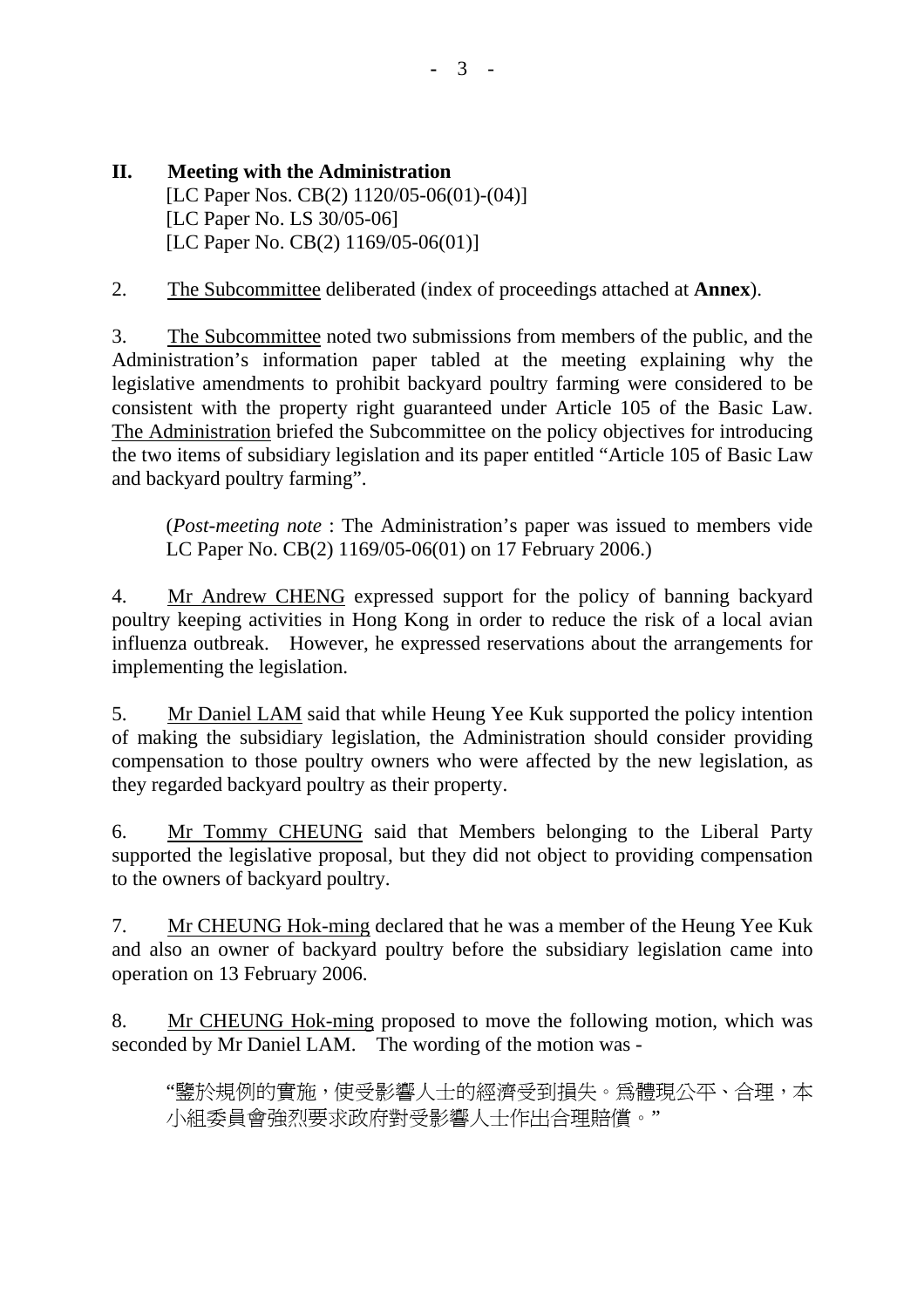### [English translation

"That, as the implementation of the Regulation causes economic loss to those who are affected, this Subcommittee strongly requests that the Government make reasonable compensation to them for the sake of equity and rationality."]

9. The Chairman put Mr CHEUNG Hok-ming's motion to vote. Seven members (excluding the Chairman) voted for the motion and no member voted against the motion. The Chairman declared that the motion was passed.

- Admin 10. The Administration was requested to provide response to the motion passed and to consider introducing a new type of licence to allow keeping poultry as pets.
- ALA4 11. Assistant Legal Adviser 4 was requested to provide his legal opinion in writing on whether the legislative amendments to ban backyard poultry farming constituted deprivation of property.

#### **III. Date of next meeting**

12. Members agreed to hold the next meeting on 24 February 2006 after the meeting of the House Committee at around 3:00 pm.

13. Members agreed to invite public views on the subsidiary legislation.

14. To allow more time for the Subcommittee to study the subsidiary legislation, members agreed that the Chairman should move a motion to extend the scrutiny period to 29 March 2006.

15. The meeting ended at 12:45 pm.

Council Business Division 2 Legislative Council Secretariat 22 February 2006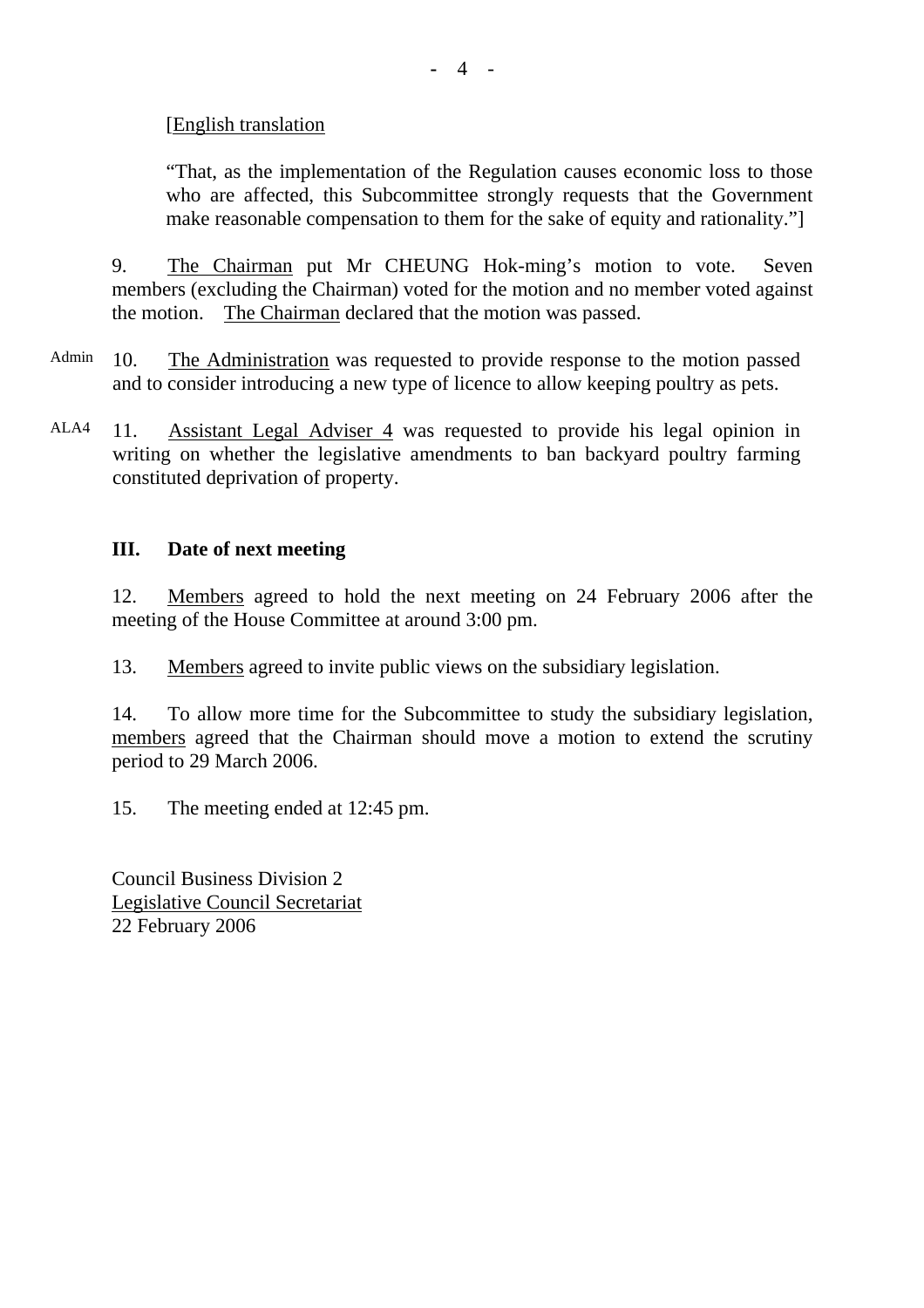### **Proceedings of the meeting of the Subcommittee on Waste Disposal Ordinance (Amendment of Fourth Schedule) Notice 2006 and Public Health (Animals and Birds) (Licensing of Livestock Keeping) (Amendment) Regulation 2006 on Thursday, 16 February 2006 at 10:45 am in Conference Room A of the Legislative Council Building**

| <b>Time Marker</b> | Speaker(s)                                              | Subject(s)                                                                                                                                                                                                                 | <b>Action</b>               |
|--------------------|---------------------------------------------------------|----------------------------------------------------------------------------------------------------------------------------------------------------------------------------------------------------------------------------|-----------------------------|
|                    |                                                         |                                                                                                                                                                                                                            | required                    |
| 000000-000259      | Hon Fred LI<br><b>Hon Andrew CHENG</b><br>Hon Emily LAU | <b>Election of Chairman</b>                                                                                                                                                                                                |                             |
| 000300-001257      | Admin<br>Chairman                                       | Introduction of the legislative<br>amendments                                                                                                                                                                              |                             |
|                    |                                                         | Administration's paper on<br>"Basic Law 105 and backyard<br>poultry farming"                                                                                                                                               |                             |
| 001258-003136      | <b>Hon Andrew CHENG</b><br>Chairman<br>Admin            | Compensation for owners of<br>backyard poultry<br>Implementation of the<br>subsidiary legislation<br>Concerns about consistency<br>with Article 105 of Basic Law<br>Proposed timetable for<br>prohibiting keeping of other |                             |
|                    |                                                         | types of poultry and birds                                                                                                                                                                                                 |                             |
| 003137-003316      | Hon Daniel LAM<br>Chairman                              | Compensation for owners of<br>backyard poultry                                                                                                                                                                             |                             |
| 003317-004308      | Hon Tommy CHEUNG<br>Admin<br>Chairman                   | Compensation for owners of<br>backyard poultry                                                                                                                                                                             |                             |
|                    |                                                         | Licence for keeping poultry as<br>pets                                                                                                                                                                                     | <b>Admin to</b><br>consider |

**Annex**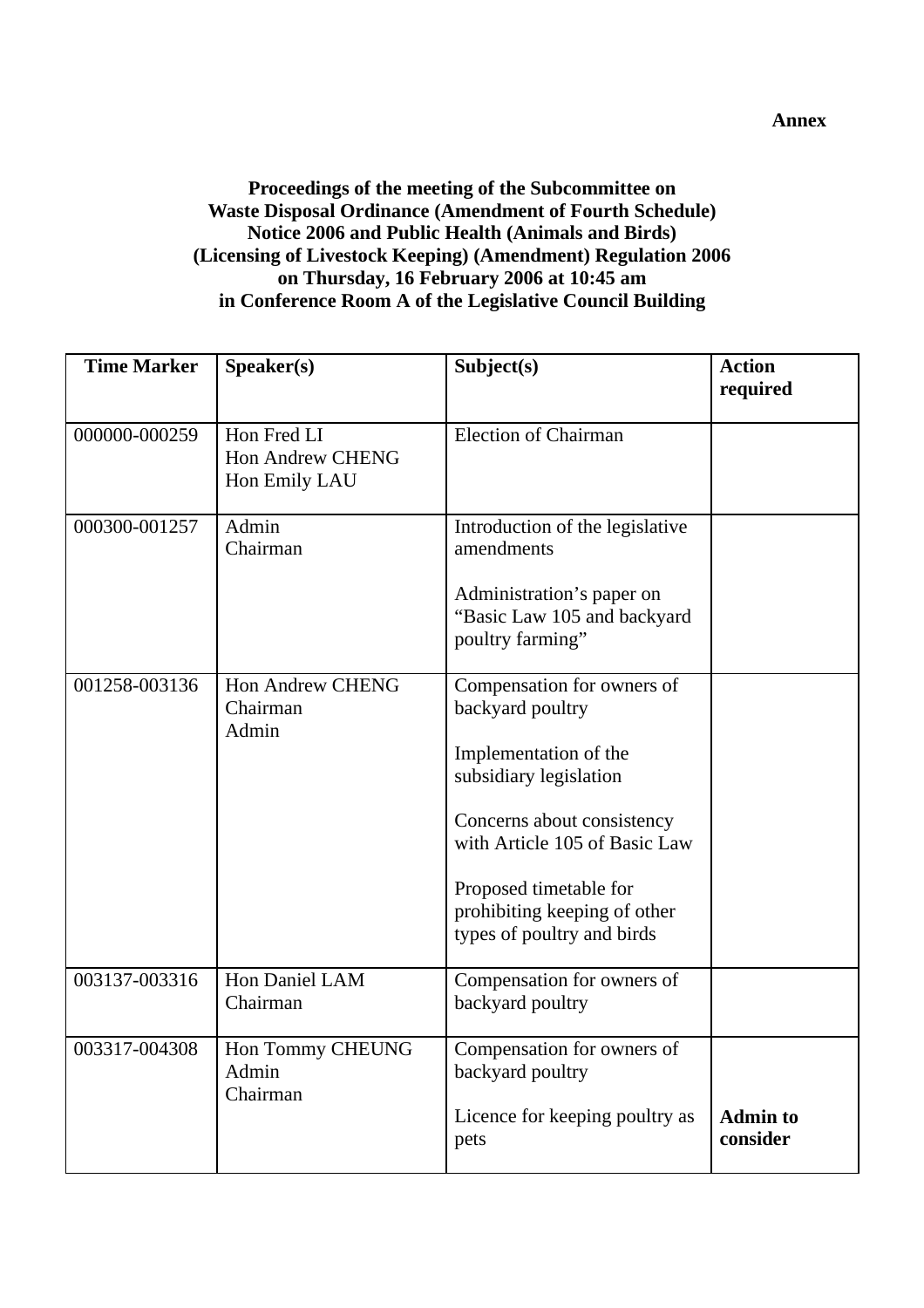$- 2 -$ 

| <b>Time Marker</b> | Speaker(s)                                                                     | Subject(s)                                                                                                                                                                                                                         | <b>Action</b><br>required                           |
|--------------------|--------------------------------------------------------------------------------|------------------------------------------------------------------------------------------------------------------------------------------------------------------------------------------------------------------------------------|-----------------------------------------------------|
|                    |                                                                                |                                                                                                                                                                                                                                    |                                                     |
| 004309-005502      | Hon Emily LAU<br>Admin<br>ALA4<br>Chairman                                     | Justifications for not making<br>compensation to backyard<br>poultry owners<br>Public consultation on banning<br>backyard poultry keeping<br>Licence for keeping poultry as<br>pets<br>Legal opinion on deprivation<br>of property | ALA4 to<br>provide legal<br>opinion in<br>writing   |
| 005503-011612      | Hon WONG Yung-kun<br>Hon Emily LAU<br>Hon CHEUNG Hok-ming<br>Chairman<br>Admin | Justifications for not making<br>compensation to backyard<br>poultry owners<br>Enforcement of the legislation                                                                                                                      |                                                     |
| 011613-012756      | Hon Alan LEONG<br>Admin<br>Chairman                                            | Implementation of the<br>legislation                                                                                                                                                                                               |                                                     |
| 012757-013940      | Hon LEUNG Kwok-hung<br>Chairman<br>Admin                                       | Compensation for backyard<br>poultry owners                                                                                                                                                                                        |                                                     |
| 013941-014005      | Hon Daniel LAM                                                                 | Impact of the legislation on<br>owners of backyard poultry                                                                                                                                                                         |                                                     |
| 014006-014243      | Hon WONG Yung-kan<br>Chairman                                                  | Increased risks of spreading<br>avian influenza arising from<br>the implementation of the<br>legislation                                                                                                                           |                                                     |
| 014244-014514      | Chairman<br>Hon Emily LAU<br>Admin<br>Hon CHEUNG Hok-ming<br>Hon Alan LEONG    | Motion moved by Hon<br><b>CHEUNG Hok-ming</b>                                                                                                                                                                                      | <b>Admin to</b><br>respond to the<br>carried motion |